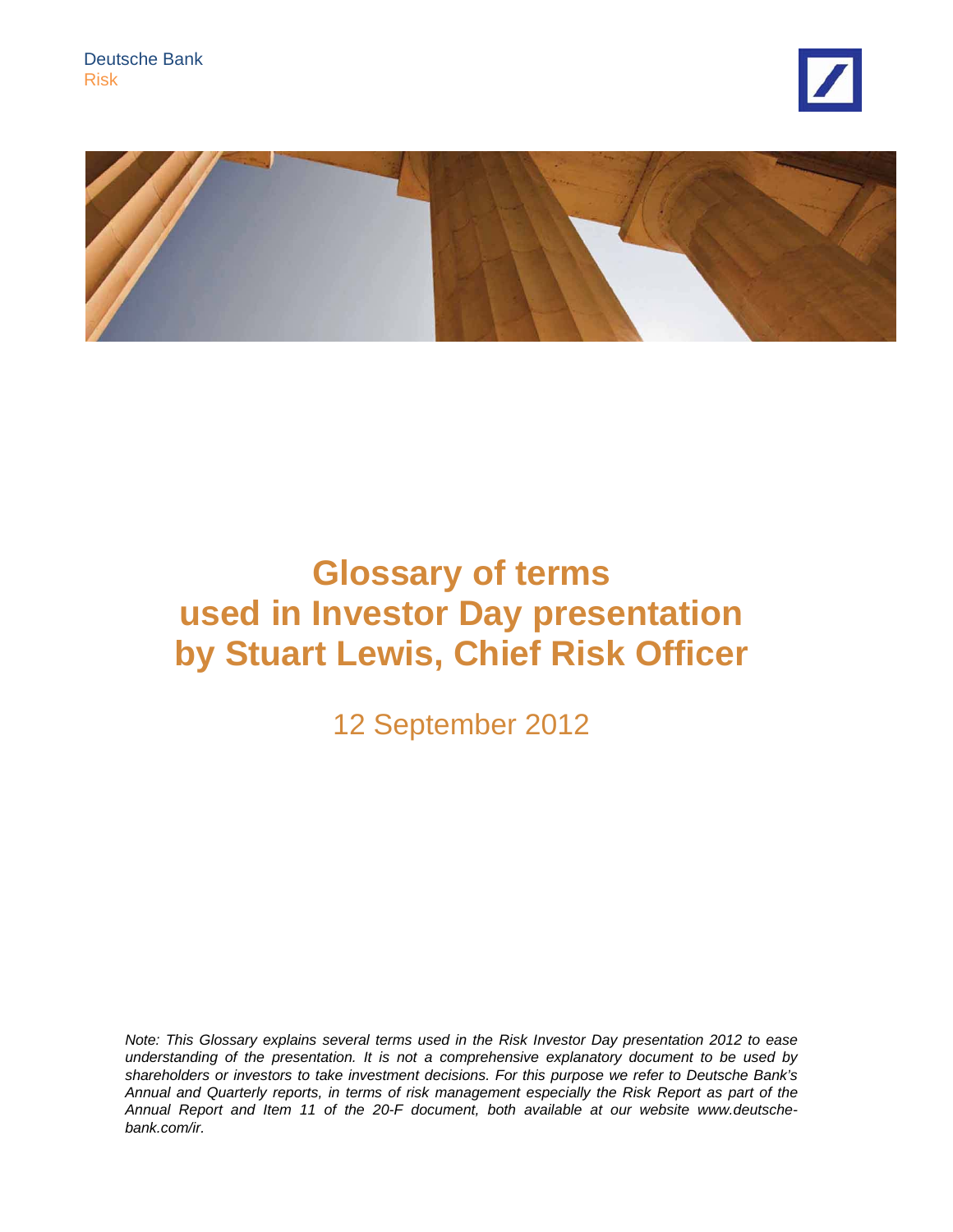

*Value at Risk (VaR) (pg. 2)* is an estimate of the potential loss that the Bank could suffer from its Trading Market Risk positions over a specified period of time under "normal" market conditions. It is not the "maximum" loss we can suffer on a single trading day: At Deutsche Bank, it is usually calculated based on a 99% confidence level over a single trading day – i.e. in general, this loss level is expected to be exceeded once every 100 trading days.

Under the Basel 2.5 framework, banks using internal models are required to calculate an additional capital charge based on a *Stressed VaR (SVaR) (pg. 2)*, which is added to the already existing VaRbased charge. The intention of the Stressed VaR requirement is to deliver the charge that the bank's current VaR model would generate if the bank experienced a continuous one-year period of significant financial stress relevant to its portfolio. Hence, the Stressed VaR charge will normally be measurably higher than the VaR charge reflecting the prevailing market conditions.

*Loan Loss Allowances (LLA) (pg. 16)* are on-balance sheet reserves established against those loans which are viewed as impaired because full repayment is viewed as unlikely. During any period, our Provision for Loan Losses (or commonly *Loan Loss Provision (LLP) (pg. 17)*) represents the total net charge to P&L. This figure is netting out releases from previously established provisions against new provisions. If off-balance sheet provisions (e.g. provisions for guarantees) are added to LLPs, this is termed *Credit Loss Provisions (CLP) (pg. 3)*.

The term *(Advanced) Internal Ratings-Based Approach (IRBA) (pg. 4)* refers to a set of credit risk measurement techniques under Basel II. Under this approach banks are allowed to develop their own empirical model to quantify required RWA for credit risk, subject to approval from their local regulators. German regulations require that a minimum percentage of assets is covered by these IRBA models (at the end of 2012, the minimum coverage ratio for DB is 92%). The percentage is calculated both in terms of RWA and *Exposure at Default (EAD) (pg. 4)*, with EAD being the estimated amount of credit exposure to a counterparty which might be outstanding at the time of default.

*Economic Capital (EC) (pg. 7)* is the amount we estimate we should hold to protect the Bank against major unexpected losses. It is calculated for Credit Risk, Market Risk (incl. Trading and Non-Trading as well as Traded Default Risk), Operational Risk and Business Risk (incl. Strategic and Tax Risk), deducting cross-risk type diversification benefits. The calculation at Deutsche Bank is based on a oneyear holding period and a 99.98% confidence level.

*Tail Risk (pg. 7)* is an expression for the magnitude of a risk that manifests itself in very rare circumstances (the tail end of a probability distribution).

To measure the sensitivity of the value of a derivative product with respect to an input factor (such as the current price of the underlying asset or its volatility), a derivative of the valuation model is made with regards to this input factor. The first derivatives, such as Delta (price) or Vega (volatility) are called *First Order Risks (pg. 8)*.

*Trading (Market Risk) Economic Capital (pg. 8)* is an estimate of the amount of capital we consider to be required to absorb and survive an extreme loss in our trading activities within Market Risk. EC calculation does not assume "normal" markets but many stress events happening, together causing severe losses.

*VaR Efficiency (pg. 9)* is a measure of the relative ability of a trading activity to generate income from open positions. We calculate VaR efficiency as being the average profit generated on 1 trading day, as a percentage of the average VaR utilised.

*Credit Trading (pg. 10)* comprises our internal business units that trade cash or derivative credit assets with clients including specifically structured transactions. One type of structure focuses on asset correlations and their development. This *Correlation (Trading) (pg. 14)* usually requires substantial underlying notional volumes to be profitable, however, it is deemed to be part of DB's non-core operations going forward. For our *Inventory (pg. 10)* of (credit) assets held to facilitate client trading or structuring we face the risk of a change in the values of these assets or that the referenced counterparties default.

*Basis Risk (pg. 10)* is the risk that two or more assets that are expected to move in a similar manner (either in the same direction or in opposite directions) do not behave as expected. Examples are

 *CDS / Bond Basis Risk (pg. 10)*, where the *Credit Default Swap (pg. 10)* (a derivative that tracks the credit risk of a counterparty) may not move similar to a bond issued by the same counterparty and/or moves only with a time delay.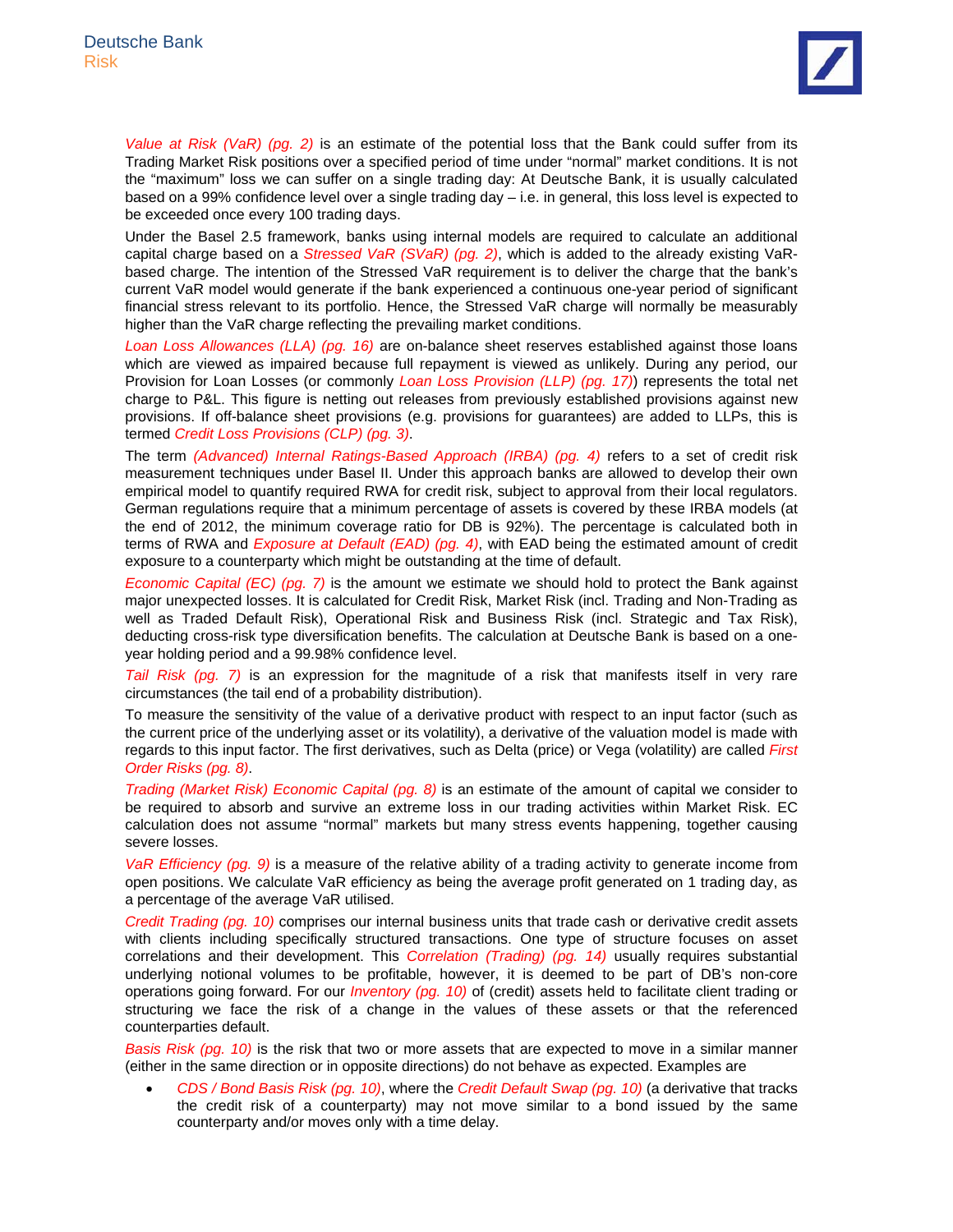

 *Index / Single Name Basis Risk (pg. 10)*, where an index may not move similar to a single name (which may be part of that index or in the same industry/country, etc.).

Credit Ratings signify the probability that a counterparty defaults over a period of time (generally one year). Deutsche Bank uses a 26-grade rating scale comparable (but not completely equal) to the one used by major credit rating agencies, ranging from iAAA to iD. Ratings from iAAA to iBBB- are classified as *Investment Grade (IG) (pg. 11),* whilst those of iBB+ and below are termed *Non-Investment Grade (Non-IG) (pg. 15)*.

Besides the accounting rules, risk management at Deutsche Bank also analyses the economic character of assets and mitigating factors such as netting agreements, collateral or hedging to adequately manage the associated risks. In some instances this may lead to different figures compared to IFRS when describing a certain risk. At Deutsche Bank, this is generally signified by using the term *Risk Management View (pg. 13)*.

*(GIIPS (Greece, Italy, Ireland, Portugal, Spain)) Funding Gap (pg. 13):* Deutsche Bank works actively to reduce the intra-group funding dependency of our entities in southern Europe – namely in Italy, Spain and Portugal – e.g. via increasing local funding through retail deposit campaigns and local bond issuances.

Settlement Risk arises from the non-simultaneous movement of cash and/or securities due to the settlement or clearance of trades. The term *Safe Settlement (pg. 13)* is used if Deutsche Bank receives payment or delivery from a counterparty before making delivery or payment, or the transfer is effected in a matched "Delivery Versus Payment" environment such as clearing houses. Typically this provides for simultaneous settlement between Deutsche Bank and the counterparty.

*Monolines (pg. 15)* are a class of insurer that amongst others provides direct credit insurance on various types of bonds, most commonly public finance issues.

*Securitization (pg. 5)* is the process by which an individual loan, or portfolio of loans or other cash-flow generating assets, is placed into a bankruptcy remote Special Purpose Vehicle ("SPV") which then funds itself via the issuance of notes, which are secured on those assets and the payment of which is almost exclusively linked to their performance. *Non-Agency Securitizations (pg. 10)* are securitizations issued by private, i.e. non-governmental issuers.

The securities are usually termed *Asset Backed Securities (ABS) (pg. 17)* and are commonly "tranched" into several classes of notes. ABS have many possible types of underlying collateral. Common ones are:

- *Residential Mortgage Backed Securities (RMBS) (pg. 15):* Assets are mainly residential mortgages. Besides "prime" (i.e. first class) underlying mortgages also two broader categories of non-conforming RMBS exist:
	- *Sub-Prime RMBS (pg. 15):* Borrowers are seen as having higher risk (typically could not qualify for a more favorable rate, having low credit scores and histories of payment delinquencies, charge-offs, or bankruptcies).
	- *Alt-A RMBS (pg. 15):* More risky than "prime" and less risky than "sub-prime"; Alt-A borrowers would have had a sufficient credit rating to qualify for a "conforming / prime" mortgage, if not for an ancillary characteristic of their mortgage application, e.g. low income documentation, high loan-to-value, etc.
- *Commercial Mortgage Backed Securities (CMBS) (pg. 15):* Assets are mainly commercial mortgages.
- *Collateralized Debt Obligations (CDO) (pg. 15):* Can generally consist of any Fixed Income assets. They can be categorised in several ways, e.g. by motivation (profit making vs. balance sheet management) or type of assets (cash vs. synthetic).
- *Collateralized Loan Obligations (CLO) (pg. 15):* A sub-category of CDO, backed primarily by leveraged loans.

A *Trust-Preferred security (TruPs) (pg. 15)* is a hybrid security possessing characteristics of both subordinated debt and preferred stock generally issued by bank holding companies.

*Credit Valuation Adjustment (CVA) (pg. 15)* is one of several fair value adjustments required by IFRS. CVA accounts for expected loss due to counterparty default, to the extent this is not yet reflected in pricing.